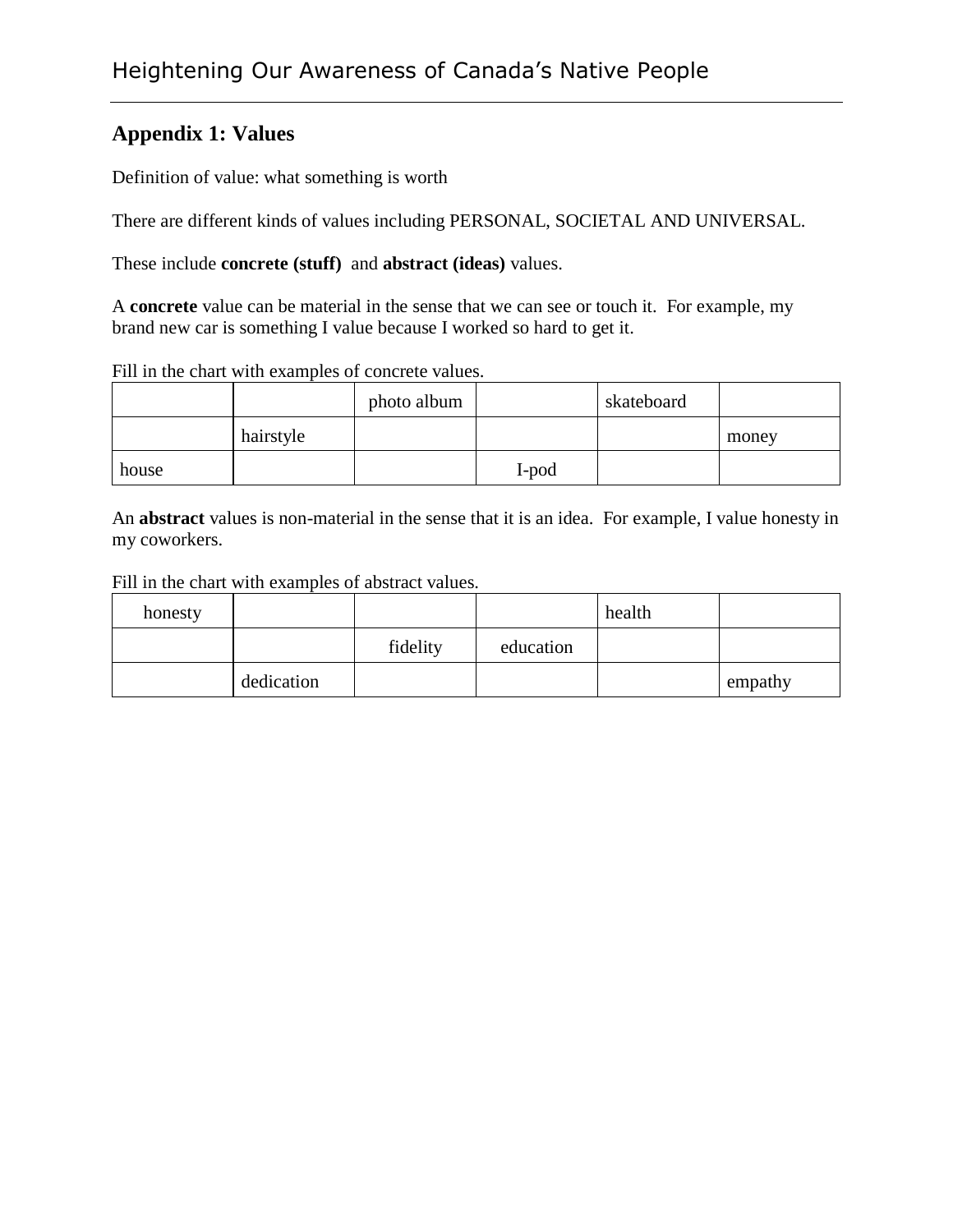## **Appendix 2 - Personal Essay Rubric**

Task: Write a standard 5-paragraph essay identifying and explaining how 3 or your values have shaped or made you the person you are today.

| Criteria                                                                | Level 1                                                                            | Level 2                                                                         | Level 3                                                                                    | Level 4                                                                                    |
|-------------------------------------------------------------------------|------------------------------------------------------------------------------------|---------------------------------------------------------------------------------|--------------------------------------------------------------------------------------------|--------------------------------------------------------------------------------------------|
| Knowledge/<br><b>Understanding</b><br>* information,<br>ideas, concepts | * offers limited on-<br>topic information<br>and few ideas to<br>develop the topic | * offers some<br>relevant<br>information and<br>ideas to develop<br>the topic   | * provides<br>adequate relevant<br>information and<br>ideas to develop<br>the topic        | * provides<br>thorough, well-<br>chosen information<br>and ideas to<br>develop the topic   |
| Thinking/<br><b>Inquiry</b><br>* analysis                               | * provides little<br>explanation and<br>analysis of the<br>experience              | * provides some<br>explanation and<br>analysis of the<br>experience             | * provides<br>thoughtful<br>explanation and<br>analysis of the<br>experience               | * provides very<br>insightful<br>explanation and<br>analysis of the<br>experience          |
| *conclusion/<br>generalization                                          | * concludes with<br>very little logic                                              | * concludes with<br>some logic                                                  | * concludes with a<br>reasonable<br>generalization                                         | * concludes with a<br>very insightful<br>generalization                                    |
| Communication<br>*awareness of<br>purpose                               | * offers limited on-<br>topic information<br>and few ideas to<br>develop the topic | * ideas are<br>somewhat<br>developed and<br>show evidence of<br>logical flow    | * ideas are well<br>formulated, well<br>developed, and<br>flow logically                   | * all responses<br>recorded, are<br>thorough, and<br>complete                              |
| *organization                                                           | * organizes<br>material with<br>limited clarity and<br>logic                       | * organizes<br>material with some<br>clarity and logic                          | * organizes<br>material with<br>considerable clarity<br>and logic                          | * organizes<br>material with a<br>high degree of<br>clarity and logic                      |
| * descriptive<br>language                                               | * offers limited<br>vivid description<br>and detail                                | * offers some vivid<br>description and<br>detail                                | * offers<br>considerable vivid<br>description and<br>detail                                | * offers very<br>effective<br>description and<br>detail                                    |
| <b>Application</b><br>* language usage                                  | * uses grammar,<br>spelling,<br>punctuation, and<br>usage with limited<br>accuracy | * uses grammar,<br>spelling,<br>punctuation, and<br>usage with some<br>accuracy | * uses grammar,<br>spelling,<br>punctuation, and<br>usage with<br>considerable<br>accuracy | * uses grammar,<br>spelling,<br>punctuation and<br>usage with a high<br>degree of accuracy |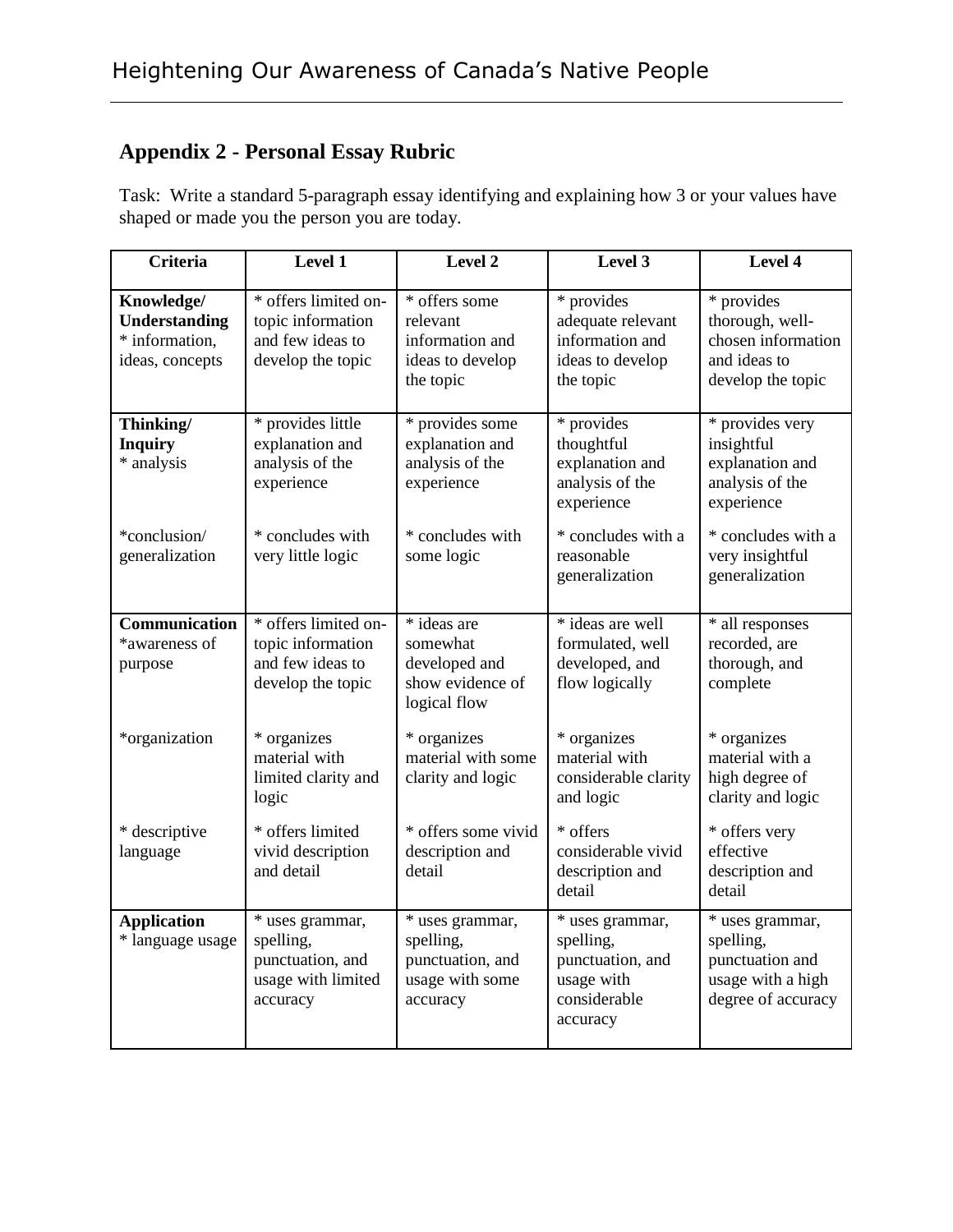### **Appendix 3 - Questions for Stories in** *Dance Me Outside*

All questions should be answered in complete sentences on a piece of lined paper.

"Illiana comes home"

- 1. What **motivates** Silas to write his essay?
- 2. Explain how the following characters feel about Illiana potentially having a baby: Ma, Robert, Ethan, Illiana and Silas.
- 3. Is Silas' story funny or sad or both? Explain.
- 4. How are the Native characters depicted in this story? How are the white characters depicted?
- 5. What is the funniest thing that has ever happened to you? In a well-written paragraph, explain your answer.

"Dance me outside"

- 1. Explain the importance of family in Moses Wolfchild's world.
- 2. How are Silas and his friends treated when they are taken into town by the RCMP?
- 3. How does the phrase "appearances can be deceiving" apply to Clarence Gaskell?
- 4. Do you think the Silas and his friends and Sadie and her friends were **justified** in planning to kill, and then killing, Clarence Gaskell? In a well-written paragraph, explain your answer.
- 5. How are the Native characters depicted in this story? How are the white characters depicted?

"Horse Collars"

- 1. What is Silas' first impression of Wilbur Yellowknees?
- 2. What type of man prostitutes his daughters?
- 3. Why did Silas hope that Wilbur was different from his father?
- 4. What is the significance of the title? How does it relate to the rest of the story?
- 5. How are the Native characters depicted in this story? How are the white characters depicted?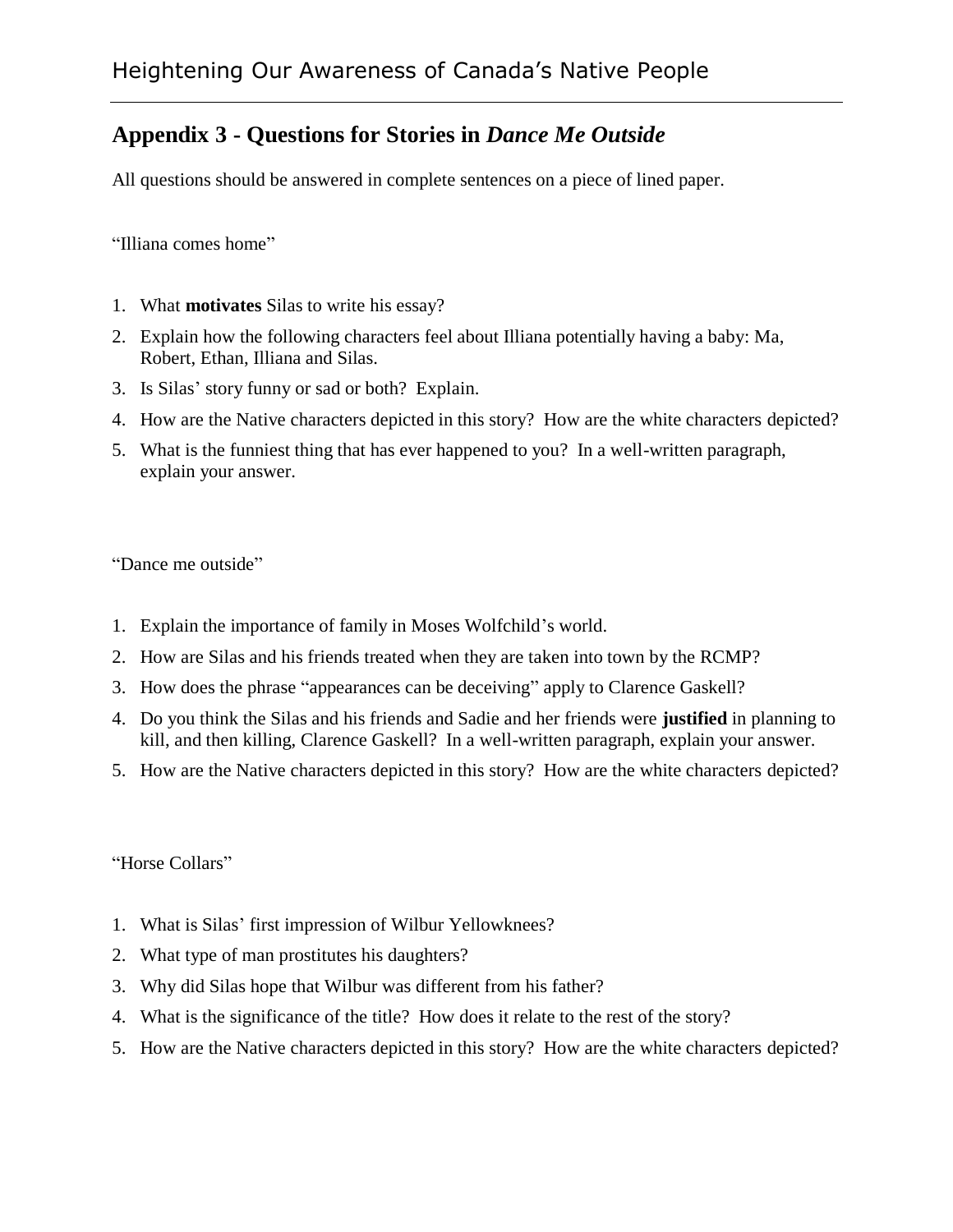"Panache"

- 1. Why are Gran and her husband so nice to the boys? How do the Cardinal Coal Mines employees treat the boys?
- 2. In a paragraph, **summarize** what happens to Tom Pony.
- 3. Why does Silas decide to have *Panache* inscribed on Tom's tomb?
- 4. What one word would you want on your tombstone? Why?
- 5. How are the Native characters depicted in this story? How are the white characters depicted?

"Butterflies"

- 1. Where does Winnie Bear's name come from? Be specific.
- 2. How are the Native ideas about romantic relationships different from a non-Native perspective?
- 3. What exactly happened to Winnie Bear to make her unwell?
- 4. How is Winnie Bear like the butterflies?
- 5. How are the Native characters depicted in this story? How are the white characters depicted?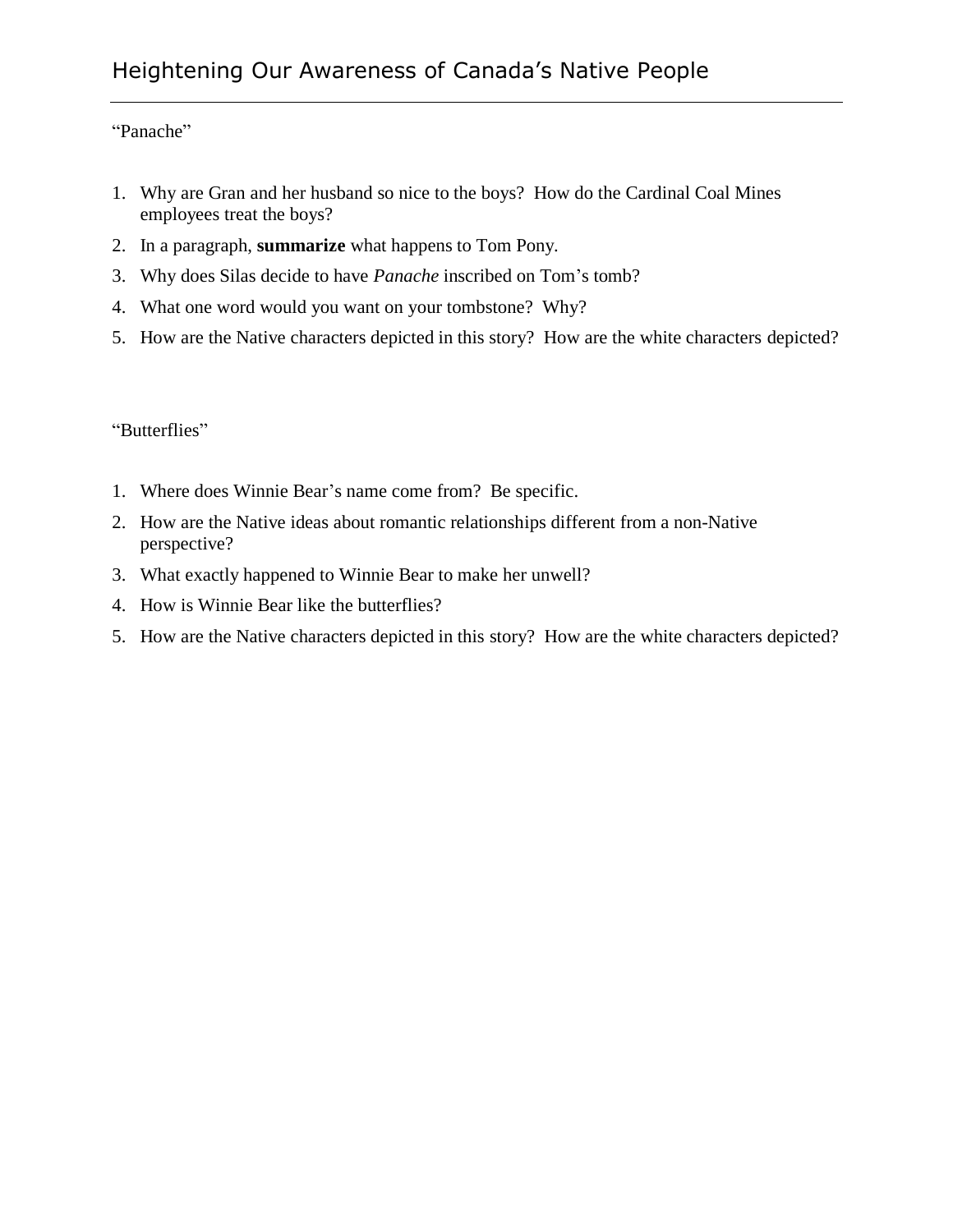# **Appendix 4 - Values Chart**

| "Illiana comes home" |                         |                  |  |  |  |  |
|----------------------|-------------------------|------------------|--|--|--|--|
| Character            | What does he/she value? | How do you know? |  |  |  |  |
| <b>Silas</b>         |                         |                  |  |  |  |  |
|                      |                         |                  |  |  |  |  |
| Illiana              |                         |                  |  |  |  |  |
|                      |                         |                  |  |  |  |  |
| Robert               |                         |                  |  |  |  |  |
|                      |                         |                  |  |  |  |  |
| Ethan                |                         |                  |  |  |  |  |
|                      |                         |                  |  |  |  |  |
| Ma                   |                         |                  |  |  |  |  |
|                      |                         |                  |  |  |  |  |
|                      |                         |                  |  |  |  |  |

| "Dance me outside"              |                         |                  |  |  |  |  |
|---------------------------------|-------------------------|------------------|--|--|--|--|
| Character                       | What does he/she value? | How do you know? |  |  |  |  |
| Moses<br>Wolfchild              |                         |                  |  |  |  |  |
| Clarence<br>Gaskill             |                         |                  |  |  |  |  |
| Robert,<br>Silas and<br>friends |                         |                  |  |  |  |  |
| Sadie and<br>friends            |                         |                  |  |  |  |  |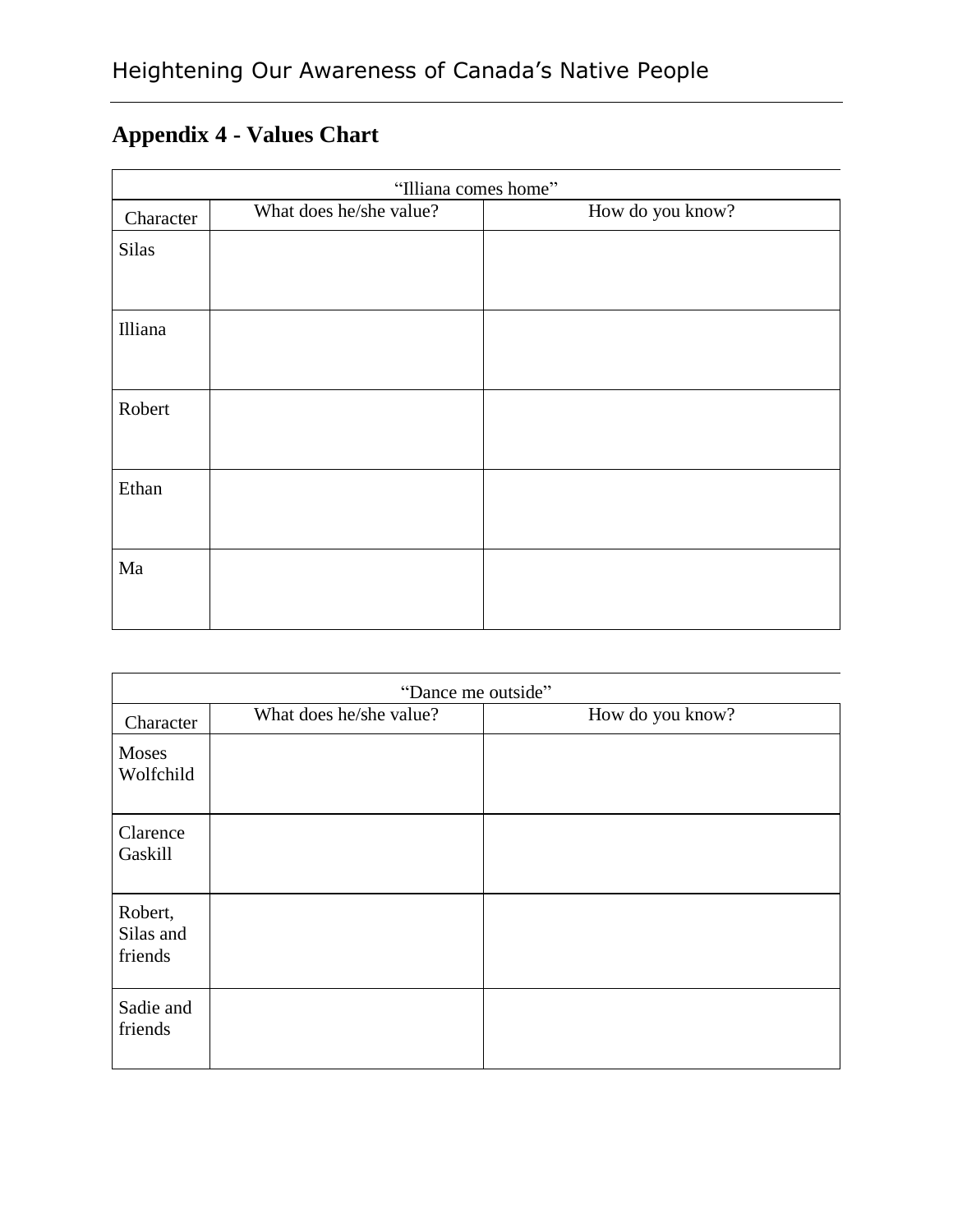### **Appendix 5 - Language Usage Worksheet**

On a separate sheet of lined paper, answer questions 1, 2 and 3.

- 1. Silas writes the way he talks. What does this tell you about Silas? Is this important? Why or why not?
- 2. Describe the mental picture you have of Silas.
- 3. What do you know about Silas's background, education and possible future based on what you have read so far?
- 4. Is Silas an effective communicator? Why or why not?
- 5. How would Silas fit in at (your school)? Why?

**Small Group Response**: After you have discussed the following questions with your partner or group, present your answer to the class by speaking

- 6. Is this an effective book to teach to grade 11s? Why or why not?
- 7. Choose a paragraph from the book. Write it in standard English. What effect does this have?
- 8. Consider your own language usage. Explain how you speak to your friends, your teachers and other adults in your life such as a parent or guardian. Is there a difference? If so, why? If not, why? Should there be a difference?
- 7. In small groups discuss the concept of swearing. Where and how does it fit in to our society? How significant is swearing at (your school)?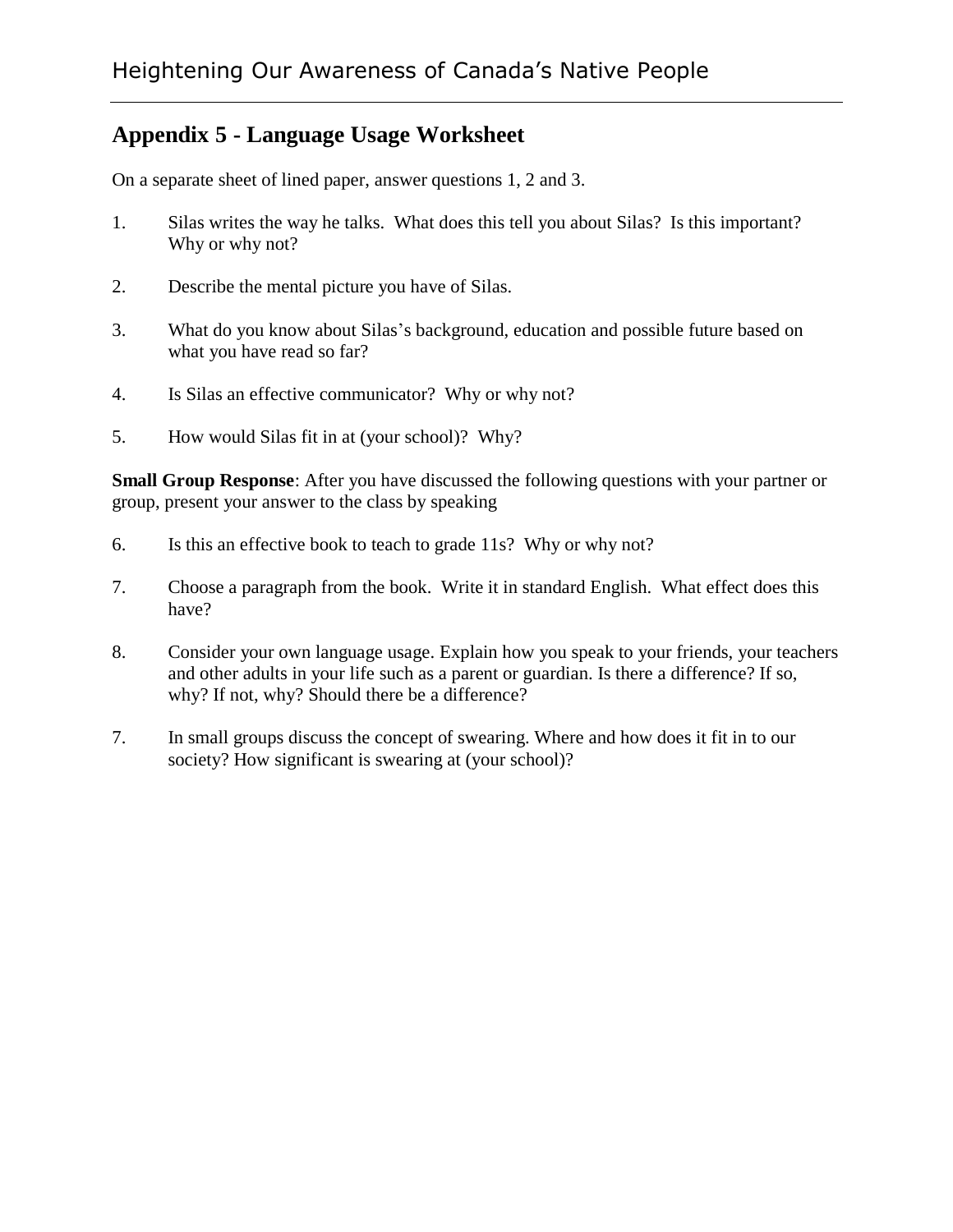### **Appendix 6 - Examples of Political Incorrectness Worksheet**

Explain how the following statements or situations are *politically incorrect* and/or reinforce existing stereotypes and fill in the blank spaces with other examples from the stories you have read or with real-life examples.

1. "Ma, she has bad feelings that our Illiana married with a white man. But she not half as mad as Eathen Firstrider when I tell him. Eathen, he polished the big blade of his hunting knife on his jeans and talks about taking scalps. Frank Fence-post, he laugh and say, "We don't do that no more."(page 6)

**Explanation:** Eathen is reinforcing a negative stereotype of Native people by making reference to a time long ago when frightened Natives defended themselves against aggressive white settlers and did attack white people and take their hair and scalps.

2. "That's really white of you," Frank says. (page 35)

3. "She say Winnie is crazy like Indian she may as well go live with them." (page 41)

|  | <b>Explanation:</b> |
|--|---------------------|
|--|---------------------|

4.

**Explanation:**

5.

**Explanation:**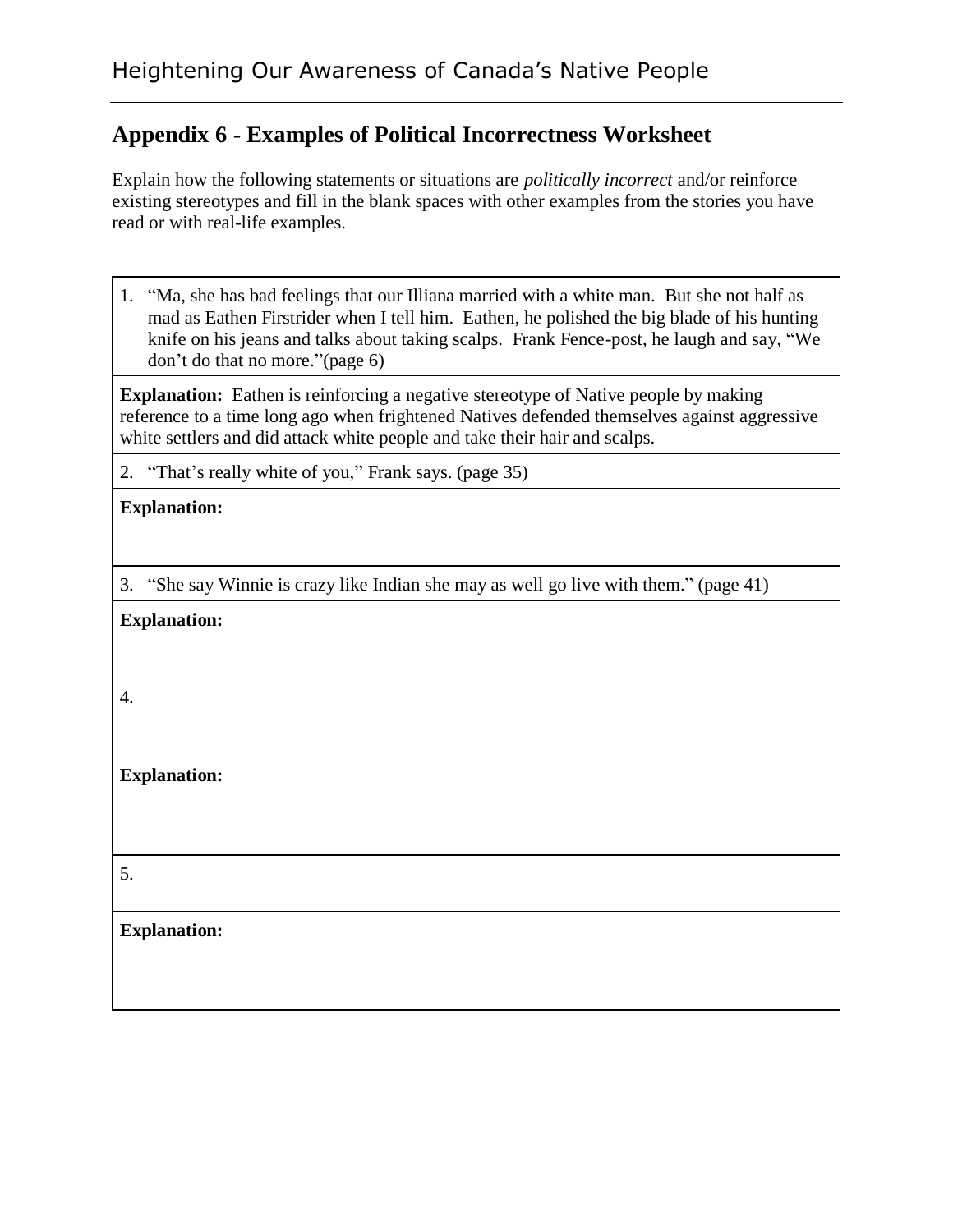### **Appendix 7 - Dance Me Outside Movie Analysis Worksheet**

Identify three parts of the movie that were the same as the book.

| 3.                                                                   |  |
|----------------------------------------------------------------------|--|
|                                                                      |  |
| Identify three parts of the movie that were different from the book. |  |
|                                                                      |  |

| ⌒<br><u>.</u> |  |  |  |
|---------------|--|--|--|
| ⌒<br>≺<br>◡   |  |  |  |

In a well-written paragraph, agree or disagree with the following statement and support your opinion with 3 examples from either the movie or the book.

"The book Dance Me Outside is much better than the movie Dance Me Outside."